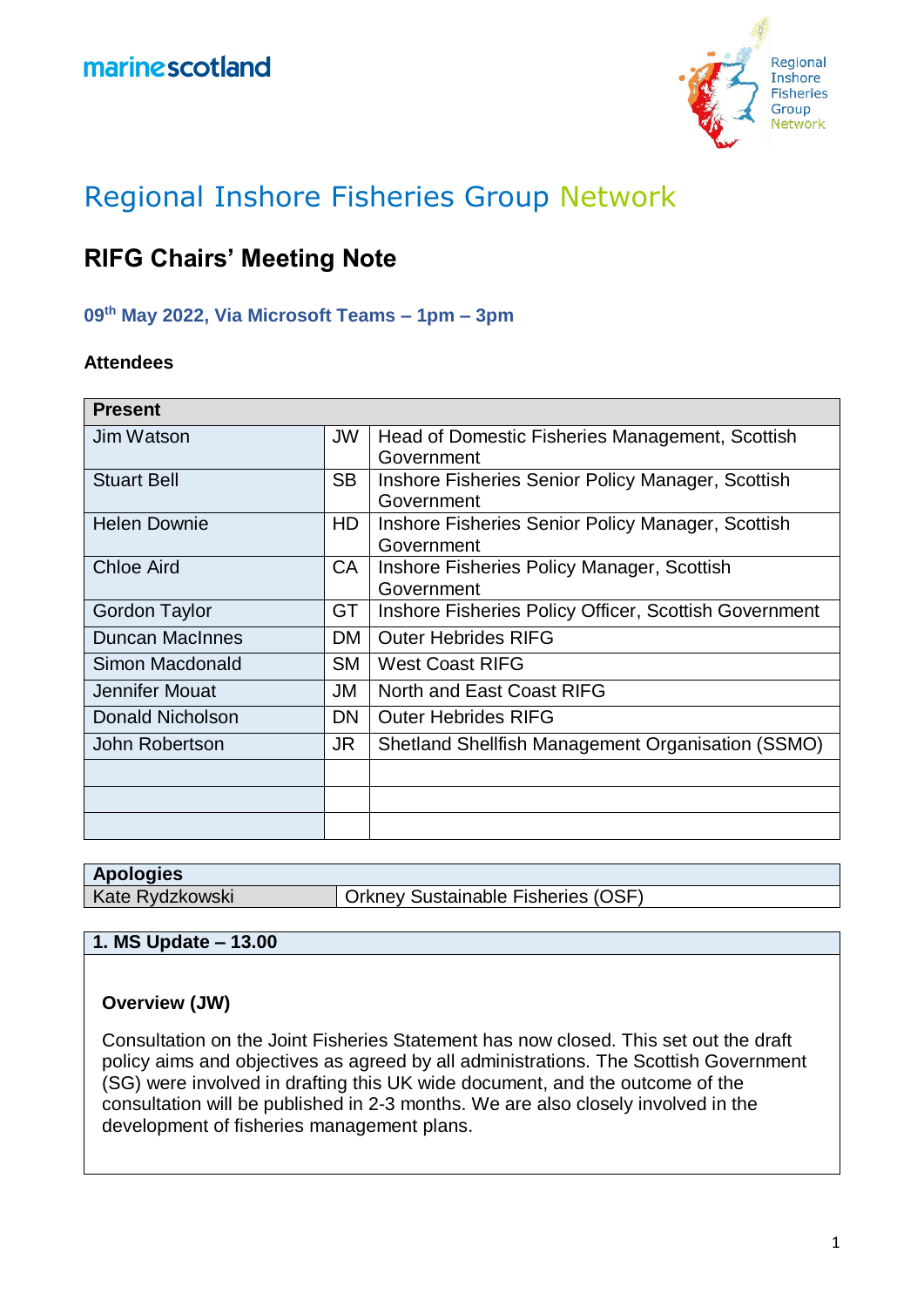

The Future catching policy (FCP) and Remote Electronic Monitoring (REM) consultations launched on the same day and are live. FCP will take a sector by sector approach, as SG recognise a one size fits all approach doesn't work. This will help improve sustainability, reduce waste and accountability, and help deliver a workable landing obligation. We look forward to considering responses from these consultations and feedback from the chairs.

Clyde Cod – The fishing grounds have now reopened, with both Mairi Gougeon and Allan Gibb attending the RAINE committee discussion on the closure. Committed to wash up session on 24 May 2022.

Wrasse-season opened  $1<sup>st</sup>$  May 2022 – We are rolling over management arrangements from last season and welcome any feedback.

Fisheries pilots – The Outer Hebrides year 1 outcome report will be released this week. The pilot has been a great success to date, and been an excellent example of comanagement in action.

Marine Fund Scotland 2021-22 – This annual fund has now closed. Details of this year's fund will be communicated soon through the Marine Funding team.

DM asked if SG were consulted on the Poseidon project, run by Crown Estate Scotland. JW advised that we are not directly involved but confirmed that colleagues elsewhere in SG are familiar with it. JM has contacted Poseidon to get invites for herself and SM to attend. DM agreed to circulate the information he has received about the project with RIFG Chairs and SG officials.

# **Update on Inshore Cap (SB)**

Currently planning the public consultation, which will cover the inshore cap, review of scallop capacity and extension of vessel monitoring solutions to the inshore fleet. The consultation will be launched soon, SB thanked everyone who has been involved with this so far. Currently considering some small technical aspects, to enhance the document and give a better idea of what is in the pipeline. Advised it is the intention to have the Outer Hebrides outcome report made public before the cap consultation comes out. Hoping for release date of 11 May 2022 for Outer Hebrides report to be made available.

# **Update on MPA& HPMA (HD)**

MPA & PMF Inshore areas – In talks with NatureScot to consider refinements to proposed PMF management areas. Feedback from industry and plotter data were looked at to see if we can consider smaller management areas to reduce adverse impacts on industry. Will be back in contact should we require any additional plotter data for sites.

Currently awaiting feedback from Ministers regarding a submission seeking a steer on some aspects of the MPA/PMF work, and will resume engagement with stakeholders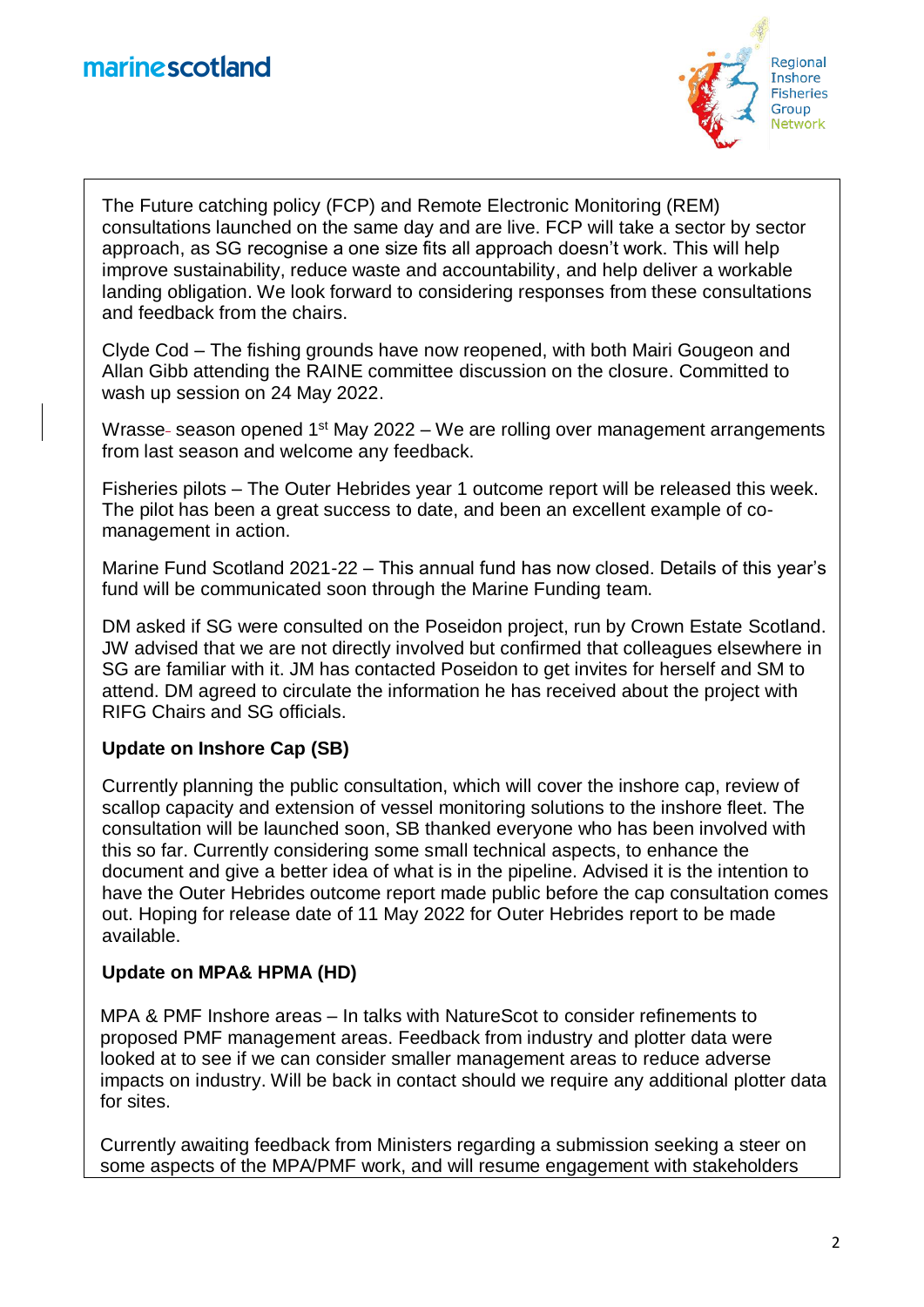

once we have formally heard back from them. In the interim, MPA and HPMA colleagues are in the process of putting together a bulletin to share with stakeholders to ensure everyone is in the loop regarding development of these policy areas.

Red Rocks & Longay consultation on permanent MPA management measures now closed, outcomes will be announced in coming months.

HPMA's – Stakeholder engagement still ongoing and will use the feedback received to start draft policy framework and site selection criteria. Consultation planned around autumn 2022. An early draft on the consultation is being-planned to share with Chairs around June 2022.

#### **Actions**

**1. Duncan McInnes to share information about Poseidon project with RIFG Chairs and SG officials.**

# **2. RIFG Chairs Roundtable – 14.30**

# **North/East Coast**

Renewables – Scotwind round - Developers are carrying out some early engagement. The process for the West of Orkney site has started and is going very well. The developer team are open to discussion and want early engagement. They are looking for another meeting in 2 months and have a terms of reference for the group. Their scoping report is available now and expect other sites to follow soon.

Renewables mitigation paper - Developed by Scottish White Fish & SFF, this has been forwarded to the commercial fisheries working groups for Forth & Tay and Moray Firth. It is a complicated paper which talked about all the interactions and how they could be mitigated. Topics focussed on compensation and monetary factors, but hope to get this opened up to include other impacts. Meeting with developers is likely soon to discuss further.

Community Benefit - Sea Green (Firth of Forth) have gave Arbroath community council funds to manage a community benefit scheme. Would like to see this targeted more to the fishing community.

Crown Estate Scotland – Are putting together a Terms of Reference to go to tender for a community benefit scheme for offshore renewables in Scotland. Beneficial meeting held a couple weeks ago and hopeful Terms of Reference will be available soon.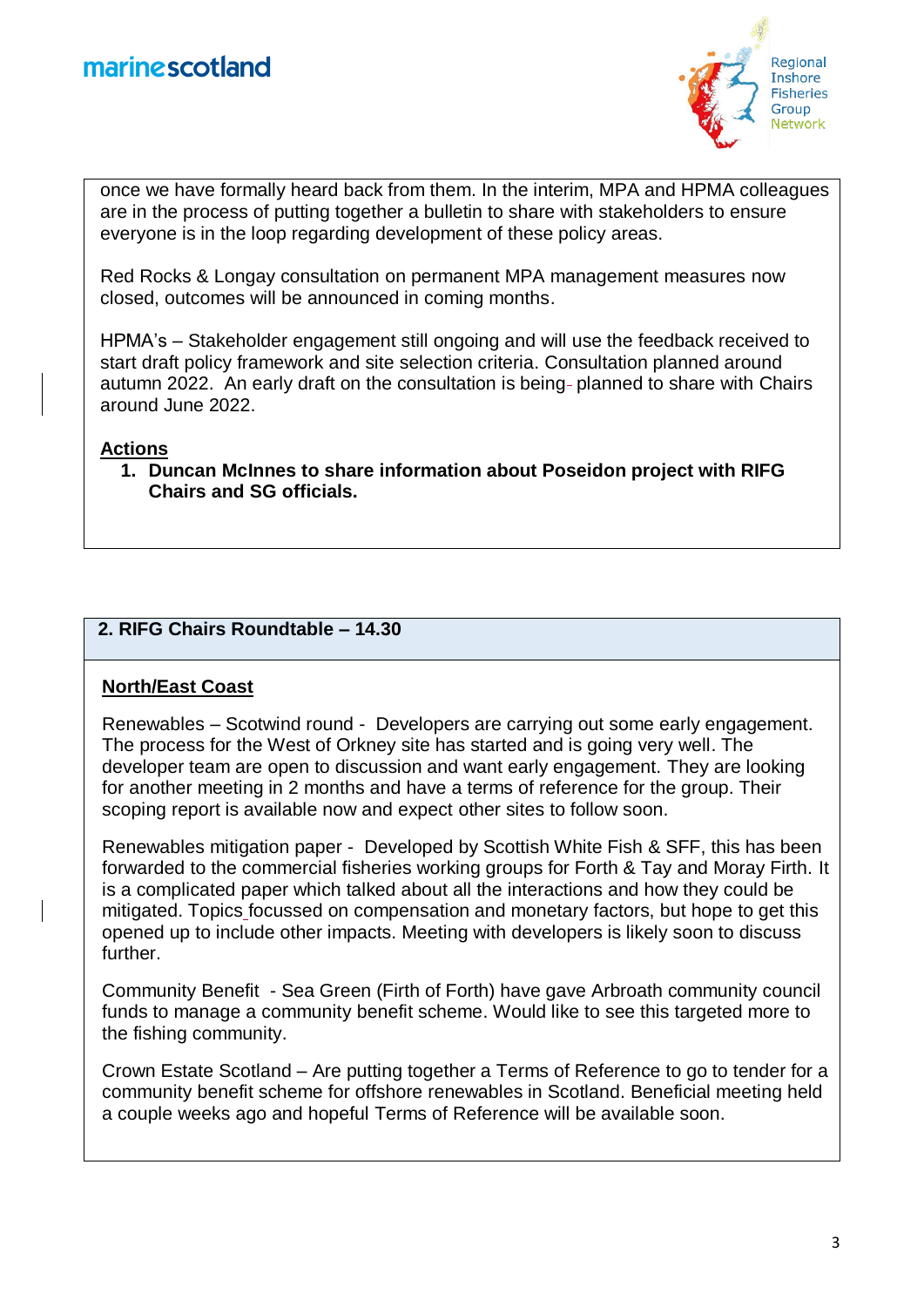

Seaweed – Disappointed to not be included in recent workshop. Mara Seaweed have started consultations for a seaweed farm on St Andrews bay. The consultation hasn't been done in an open/transparent way, but now meeting on 10 May 2022 with the fishing industry rep to give feedback and discuss how engagement can be improved going forward.

Aid to Navigation Project – The units have been purchased and due to be delivered 09 May 2022. Project advancing nicely, with a group set up to get feedback and a report from the fishers that are using it. Early indications are positive within the 12 mile range.

SB – Development of the working relationship between MS and Police Scotland has been delayed due to priority work under the Bute House agreement. It is hoped that work on development of a permanent working group can be progressed alongside Compliance in due course.

Mackerel season - Starting shortly and hoping a group setup to support fishers.

Fuel costs – Fishers, especially with bigger vessels are struggling with fuel costs. JM provided briefing to Mairi Gougeon (MG) for her meeting with DEFRA on this topic and asked if there was any update on this. JW advised MG wrote to George Eustace seeking a cross nation approach and will advise if any reply has been received. Also advised that MG has set up a wider food security supply task force for the supply chain.

SB - Blue Marine Foundation have been closely involved with environmentally focussed fisheries improvement projects in England and with their involvement in the St Abbs area may be looking to replicate that influence in Scotland. A clear message to this group that the RIFG network is the correct means by which to communicate these kind of aspirations to the Scottish Government is essential.

#### **West Coast**

Clyde Cod – Managed to get a large part of the ground opened up again, however 5 boats still had to be tied up.

Rural Affairs, Islands & Natural Environment committee – Called up to give evidence, regarding the Clyde cod spawning closure. Took most of the day and involved 3 parts, which included stakeholders, academia and eNGOs. The outcome was that more detail on science is required on the Clyde.

Aquaculture working group – Meeting with SAMS in Oban and looked at their experimental seaweed farming. SAMS have agreed to sit on the aquaculture working group and represent the seaweed industry. A seaweed farming academy has started and will keep SM in the loop with this. Salmon Scotland have appointed Hamish MacDonald to represent the salmon farming interests within the working group. Attended Aviemore recently to complete a networking exercise. With applications for new sites and extensions of existing sites, feels that RIFGs should be statutory consultees for this, representing key- marine users within inshore area. Meeting with Mairi Gougeon soon to discuss further.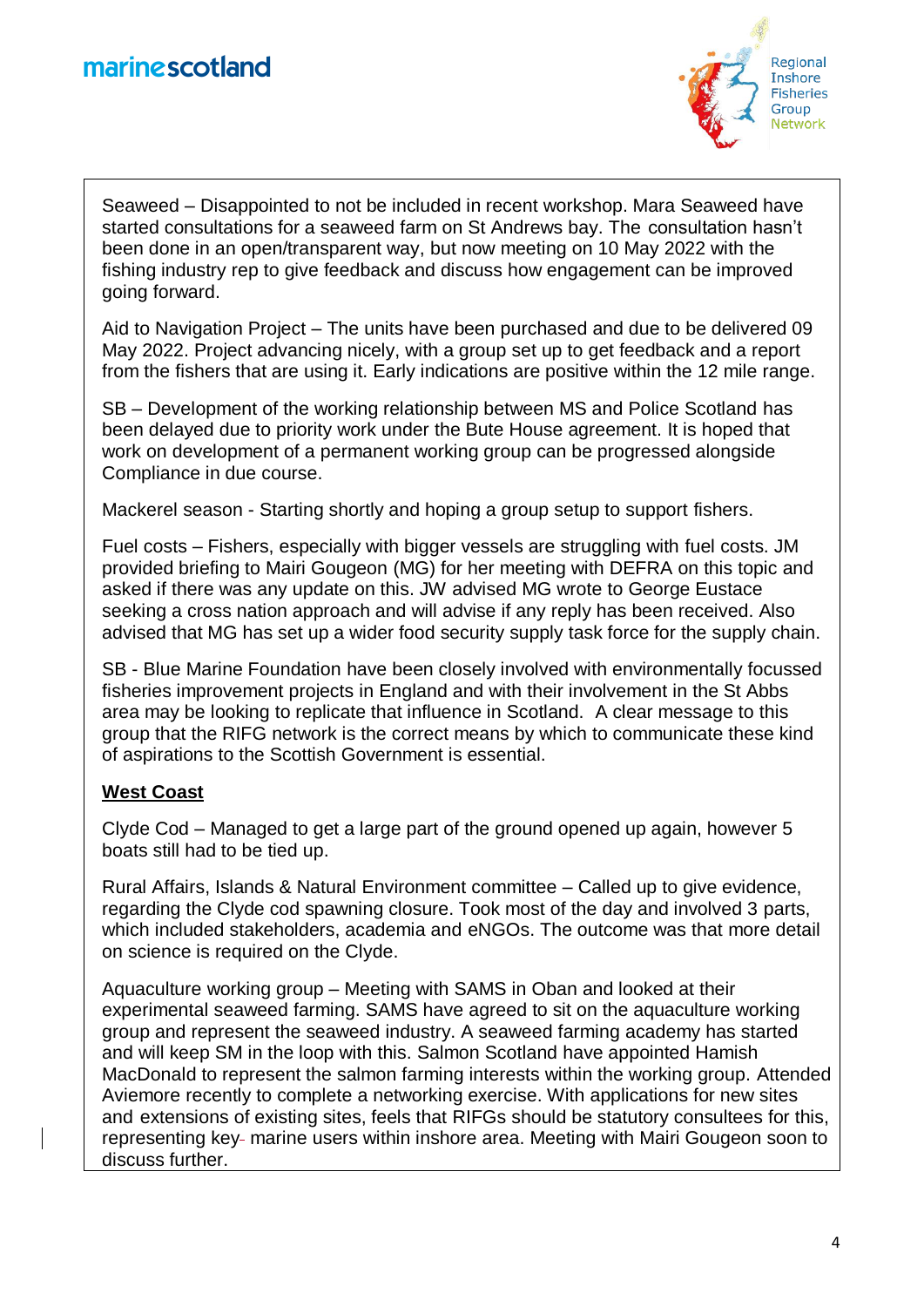

West of Mull – The Scottish salmon growers have a site planned, which is causing issues with the Mull and Iona fishers and some of the Mallaig and Clyde vessels. Half a dozen new jobs would be created, however this could lead to losing more vessels within the valuable fishing ground. Ongoing talks with all parties to continue as concerned economic costs may outweigh gains to region.

Solway Cockles – Harry Hedley keen for a vessel based fishery to go ahead. Hand raking is also being considered, with licenses for 12 fishers and rotating the ground worked on. Will discuss further to evaluate which method would be preferable. DM questioned if cockle project work is worth pursuing. Got to be realistic with costs vs. relative gains. SB believes more science required for the cockles work, will wait on proposal coming in.

Gear Conflict – Had issues with creels being towed away, but this has been resolved with the help from the local fishery officer.

Marketing for nephrops – Went with Seafood Scotland to Expos in Boston and Barcelona. Looking to take trade outside Europe and into America. Lots of interest generated though may be supply issues if all orders were taken immediately.

Delta Airlines – Keen to open up hub in Edinburgh, with four flights a week to Boston, and seven into JFK. More market potential for North America. Offered to put them in touch with directors of Edinburgh Airport, Marine Scotland, and Scottish Enterprise and Edinburgh planners.

Clyde boat fishers – Problems with visas for foreign workers. This is leading to vessels not having enough crew to fish.

Privacy Policy – Draft privacy notice back from his lawyers and one issue to resolve. Should the policy be set up individually or as a group. Asks if address should be Victoria Quay as this is set as his home address at the moment.

NW engagement - SB asked if any development on contacting north west fishers and building closer engagement with these stakeholders.

SM planning dates at the moment, with Mallaig, Skye and Ullapool and asked SG officials attend, officials agreed.

West coast salmon tracking – underwater receivers in place to track migrating salmon with radio tags, issues with entanglement with submerged buoys.

# **Shetland**

Shellfish Fisheries – Very poor year for creel men with velvet crabs and lobsters as continuing cold weather is impacting fishery.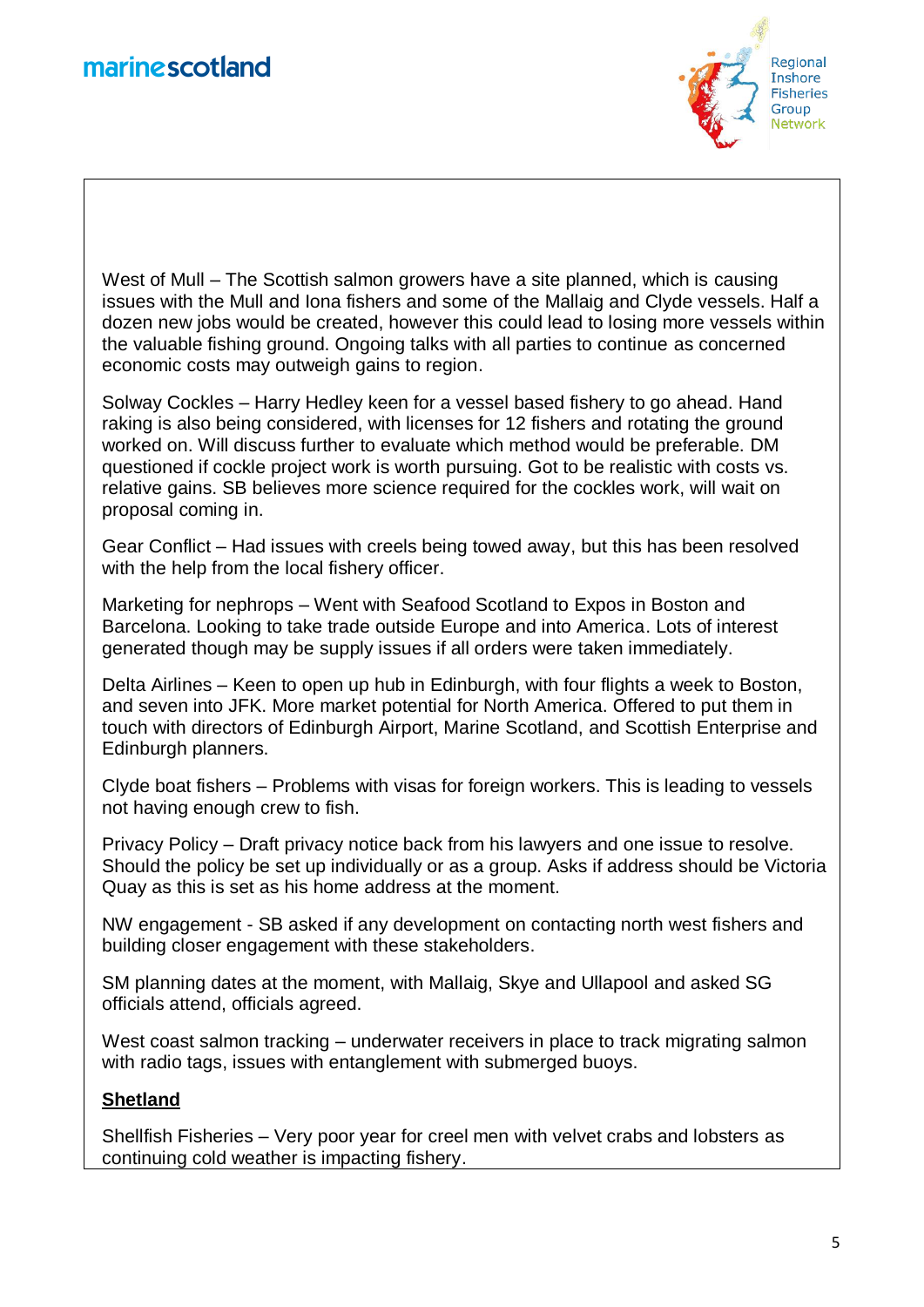

License Issues – Fishers not had up to date certificates of registry from MCA to show, which has resulted in SSMO showing some leniency this year.

SSMO board directors – met twice and hoping to get directors who aren't scallop fishers and a chair who isn't a fisher at all.

Funding – Shetland Islands Council are their biggest funder and are being more becoming increasingly reluctant to support SSMO. Majority of grant goes to scientific data and three jobs are tied up with this. Council think they could cut back so JR drafting further justification within funding application form. MSC accreditation will be lost if they cut back on scientific data gathering. JM asked JR to loop SG in if we can offer supporting justification to help secure funding.

SSMO image – looking to improve and strengthen policies and communication.

Marine Stewardship Council – Passed recent audit to keep accreditation for another year. Will do a promotional push on Shetland scallops and brown crab this summer. Waitrose pushing for REM cameras and sensors to be fitted to all Shetland boats before purchasing any more scallops. Big push to get as many boats fitted as possible.

Aquaculture – Fishers feeling swamped from applications for larger aquaculture farms. Crown Estate Scotland applying for large seaweed farm covering 20 hectares.

Shetland Fisherman's Association are pushing Shetland Island Council for a moratorium on fish farm licenses.

# **Outer Hebrides**

Marine Fund Scotland – 2 successful applicants – 16.5 metre - twin rig and under 10 metre static gear vessel. Total cost £700,000 with MS support of £190,000.

Staff shortages - Macduff Factory are—facing staffing issues. Until recently staff were working long hours – 12 hours a day over 6 days a week. Have now reduced quota on boats to manage capacity. Some vessels are now tied up as they're struggling to get crew. DM and DN engaged with Palma University who have been researching migrant route for fishers coming to the Outer Hebrides.

Outer Hebrides Pilot – Meetings held in Barra with representatives from St Andrews University in attendance. Looking to get additional vessels signed up to the catch app, with further meetings to follow in May 2022.

Parlour Pots – No way of recording these on Fish-1 forms.

Mackerel Season – vessels are moving to the west of the islands in anticipation of this fishery starting.

Gear Interaction –Working with Marine Scotland Compliance to improve awareness among fishers of closed areas, as some are unaware of closures in certain areas.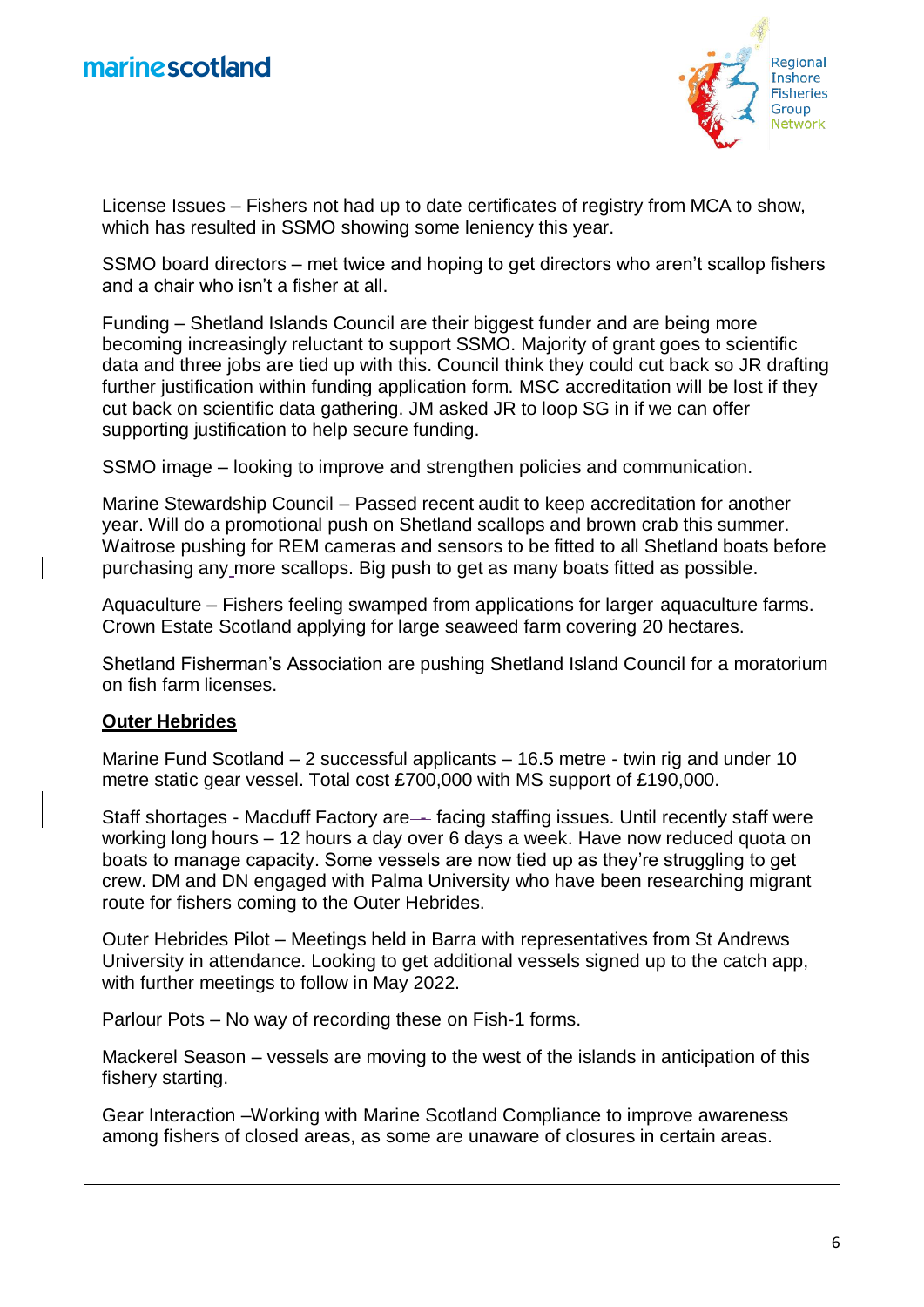

Fuel increase – Everyone affected and DM will talk more on potential fuel cost savings with Hybrid – Hydrogen engines.

Shellfish prices have been good.

Scotwind – Two sites have been granted to a Canadian company – Northland Power. 5 km and 35 km out to west of island.

Marine Conservation Society – Crab and lobster are on their red list, doesn't feel this accounts for efforts in place by RIFGs. SG are meeting with Callum Duncan from MCS to discuss our management plans.

JM will send over MCS data to SG, and advised of monkfish downgrading to 5.

Finally Donald Nicholson confirmed that he has handed in his notice to retire as RIFG Chair. MS thanked him for his 10 years' service.

# **3. Future ways of working – Helen Downie – 14.30**

We agreed at last RIFG Chairs meeting (January 2022) on actions to improve our ways of working. These include SMART objectives and quarterly meetings as well as increasing transparency of how the network is managed.

CA and HD have met with some chairs to get a better understanding of regional priorities. Will meet with other chairs soon. Still to finalise objectives and will communicate once talks conclude.

JW - FFM strategy output – Looking to bolster the RIFG network. Keen to tie in better with national model (FMAC) and provide a forum to discuss national inshore fisheries matters.

#### **4. Carbon Emissions Awareness – Duncan MacInnes – 14.40**

Fisheries Innovation Scotland - 06 April meeting with SG officials in attendance. There has been a 50% increase in fuel costs with nephrops/scallop sector suffering the most and least able to afford costs. Static gear sector less impacted however some of the vessels are affected.

New builds – Norway are looking at different methods to improve new builds. Will need to plan more space on vessels for the energy/engine that are driving them.

Ecomotus – Presentation by their engineers on electro/hydrogen pumping into existing diesels engines.

Example of a static gear vessel – 'Emma Jane' in England using this system, reporting a 15% saving on fuel and 60% reduction in CO2.